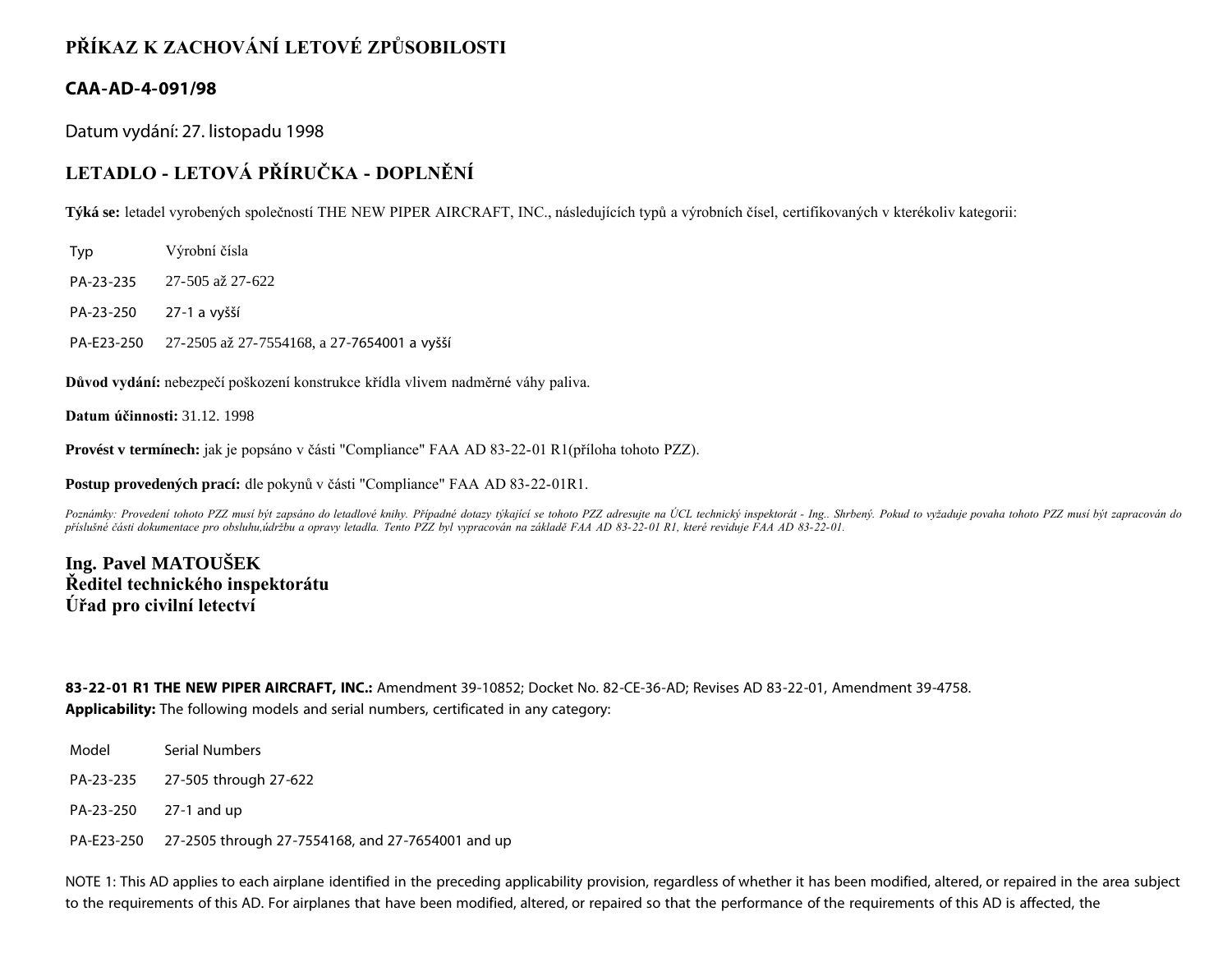owner/operator must request approval for an alternative method of compliance in accordance with paragraph (e) of this AD. The request should include an assessment of the effect of the modification, alteration, or repair on the unsafe condition addressed by this AD; and, if the unsafe condition has not been eliminated, the request should include specific proposed actions to address it.

**Compliance:** Required as indicated in the body of this AD, unless already accomplished.

To prevent possible wing structure damage caused by excessive fuel weight, which could result in loss of control of the airplane, accomplish the following:

(a) Within 30 days after the effective date of this AD, unless already accomplished (compliance with AD 83-22-01), insert a copy of this AD into the Limitations Section of the airplane flight manual (AFM), and operate the airplane in accordance with the Zero Fuel Weight Limitations specified below:

(1) Models PA-23-235 and PA-23-250 (S/N's 27-1 through 27-1999) airplanes: Zero Fuel weight - 4,000 lbs.

(2) Models PA-23-250 and PA-E23-250 (serial number 27-2000 and up) airplanes: Zero Fuel weight (normally aspirated) - 4,400 lbs.; (Turbo-charged) - 4,500 lbs.

b. Within 12 months after November 3, 1983 (the effective date of AD 83-22-01) or prior to further flight after the effective date of this AD, whichever occurs later, incorporate the appropriate AFM report as follows:

| Airplane Model | Serial Numbers                                                     | Report                   |
|----------------|--------------------------------------------------------------------|--------------------------|
| PA-23-235      | 27-505 through 27-622                                              | Report 1207, Rev. B      |
| PA-23-250      | 27-1 through 27-1999                                               | Report 1036, Rev. B      |
| PA-23-250      | 27-2000 through 27-2504                                            | Report 1204, Rev. C      |
| PA-23-250      | 27-2505 through 27-3836; and 27-3838 through 27-3943               | Report 1308, Rev. B      |
|                | (4800 lbs. Gross weight)                                           |                          |
| PA-23-250      | 27-2505 through 27-3836; and 27-3838 through 27-3943               | Report 1360, Rev. B      |
|                | (5200 lbs. Gross weight)                                           |                          |
| PA-23-250      | 27-3837, 27-3944 through 27-4425, and 27-4427 through27-<br>4523   | Report 1520, Rev. B      |
| PA-23-250      | 27-4426, 27-4574 through 27-7554168                                | Report 1630, Rev. 17     |
| PA-23-250      | 7654001 and up                                                     | Report 1948, Rev. 13     |
| PA-E23-250     | 27-2505 through 27-3836, and 27-3838 through 27-3943               | Report 1378, Rev. B      |
| PA-E23-250     | 27-3837, 27-3944 through 27-4425; and 27-4427 through 27-<br>4573. | Report 1521, Rev. B      |
| PA-E23-250     | 27-4426 and 27-4574 through 27-7554168                             | Report 1631, Rev. B      |
| PA-E23-250     | 27-7654001 and up                                                  | Report 2049, Amendment 5 |